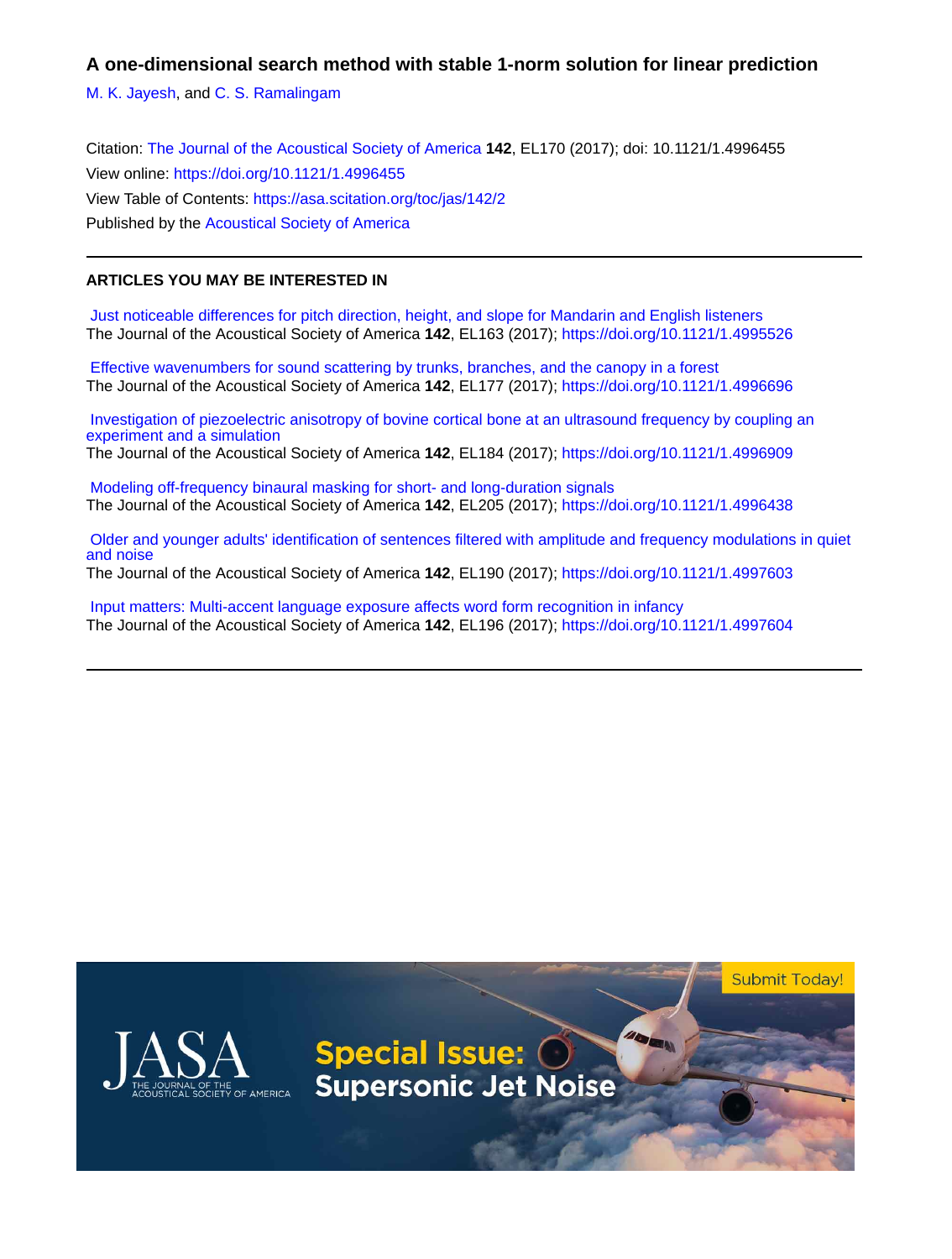

# A one-dimensional search method with stable 1-norm solution for linear prediction

M. K. Jayesh $a^2$  and C. S. Ramalingam

Department of Electrical Engineering, IIT Madras, Chennai 600036, India [jayeshmkoroth@gmail.com](mailto:jayeshmkoroth@gmail.com), [csr@ee.iitm.ac.in](mailto:csr@ee.iitm.ac.in)

Abstract: In this paper a simple iterative algorithm that is guaranteed to produce a stable all-pole filter when minimizing the 1-norm of the linear prediction error signal is proposed. The approach works for both the autocorrelation and covariance frameworks, involves only a onedimensional search at each step, and obviates the need for linear programming based methods. Based on simulation studies, it was observed that the performance of the algorithm is nearly optimal, i.e., very close to the estimates obtained using interior point methods. Moreover, this method also has the ability to constrain the bandwidth of any peak. The proposed method has been applied for vocal tract estimation and, using spectral distortion as the metric, results are presented using synthetic as well as natural speech.

© 2017 Acoustical Society of America [DDO]<br>Date Received: April 5, 2017 Date Accepted: July 17, 2017

## 1. Introduction

In speech processing, the all-pole filter is the most widely used model for the vocal tract. The filter coefficients and gain are computed using the linear prediction (LP) framework.<sup>[1,2](#page-6-0)</sup> The problem being linear in the filter coefficients and the effectiveness of this model have made this framework the workhorse for vocal tract modeling.

Let  $x[n]$  be the given segment of speech that we wish to model. Let  $\mathbf{x} = (x[n_1],$  $x[n_1+1],...,x[n_2])^T$ ,  $\mathbf{a} = (a_1, a_2,...,a_p)^T$ , and X be a Toeplitz matrix with  $(x[n_1, \ldots, x(n_p)])^T$  $[-1], x[n_1-2], ..., x[n_1-p]$  and  $(x[n_1-1], x[n_1], ..., x[n_2-1])$ <sup>T</sup> as the first row and first column. Minimizing the prediction error  $||\mathbf{e}||_2^2 = ||\mathbf{X}\mathbf{a} - \mathbf{x}||_2^2$  leads to  $\mathbf{a} = (\mathbf{X}^T \mathbf{X})^{-1} \mathbf{X}^T \mathbf{x}$ . Variants such as "autocorrelation method" and "covariance method" arise depending on the assumptions about the data outside the observation window.<sup>[2](#page-6-0)</sup>

Alternatively, one can minimize the  $\ell_1$ -norm of e. This, however, does not admit a closed-form solution. Fortunately, the function is convex, can be cast in a lin-ear programming framework, and solved using the interior point methods.<sup>[3,4](#page-6-0)</sup> But the drawback is that the solution is not guaranteed to produce an all-pole filter that is sta-ble.<sup>[5](#page-6-0)</sup> Nevertheless, finding the  $\ell_1$ -norm solution is important because the all-pole filter so obtained has some desirable properties, e.g., (i) the  $\ell_1$ -norm solution is virtually pitch independent<sup>[5](#page-6-0)</sup> (unlike the pitch locking tendency of the  $\ell_2$ -norm solution<sup>[6](#page-6-0)</sup>), and (ii) speech synthesized using filters based on this norm have a better Mean Opinion Score.<sup>[5](#page-6-0)</sup> Iterative approaches have been proposed to calculate the "true envelope"<sup>[7](#page-6-0)-[10](#page-6-0)</sup> but have not been adopted in practice. In general, the problem of estimating the formants and their bandwidths is a challenging one. $<sup>11</sup>$  $<sup>11</sup>$  $<sup>11</sup>$ </sup>

Recently, two algorithms guaranteeing stability for this  $\ell_1$ -norm problem were proposed:<sup>[5](#page-6-0)</sup> the first one works only for the autocorrelation method, whereas, as will be pointed out later in Sec. [3](#page-3-0), only the covariance method can give the exact filter if the voiced speech data are truly from an all-pole model. The second algorithm constrains  $\|\mathbf{a}\|_{1} < 1$ , which is sufficient but not a necessary condition for ensuring stability.<sup>[5](#page-6-0)</sup> In Sec. [3](#page-3-0) we point out, using a stable synthetic filter with  $\|\mathbf{a}\|_{1} > 1$ , that the filter estimate obtained by constraining  $\|\mathbf{a}\|_1 < 1$  results in unacceptable values of spectral distortion (SD) and  $||SD||_{\infty}$ .

In this paper we present a simple iterative algorithm for finding the  $\ell_1$ -norm solution that, by its very formulation, (i) guarantees stability and (ii) works for both autocorrelation and covariance methods. Our algorithm is based on Line Spectral Pairs or LSPs (also called as Line Spectral Frequencies or  $LSFs$ )<sup>[12](#page-6-0)</sup> and takes advantage

<sup>&</sup>lt;sup>a)</sup>Author to whom correspondence should be addressed.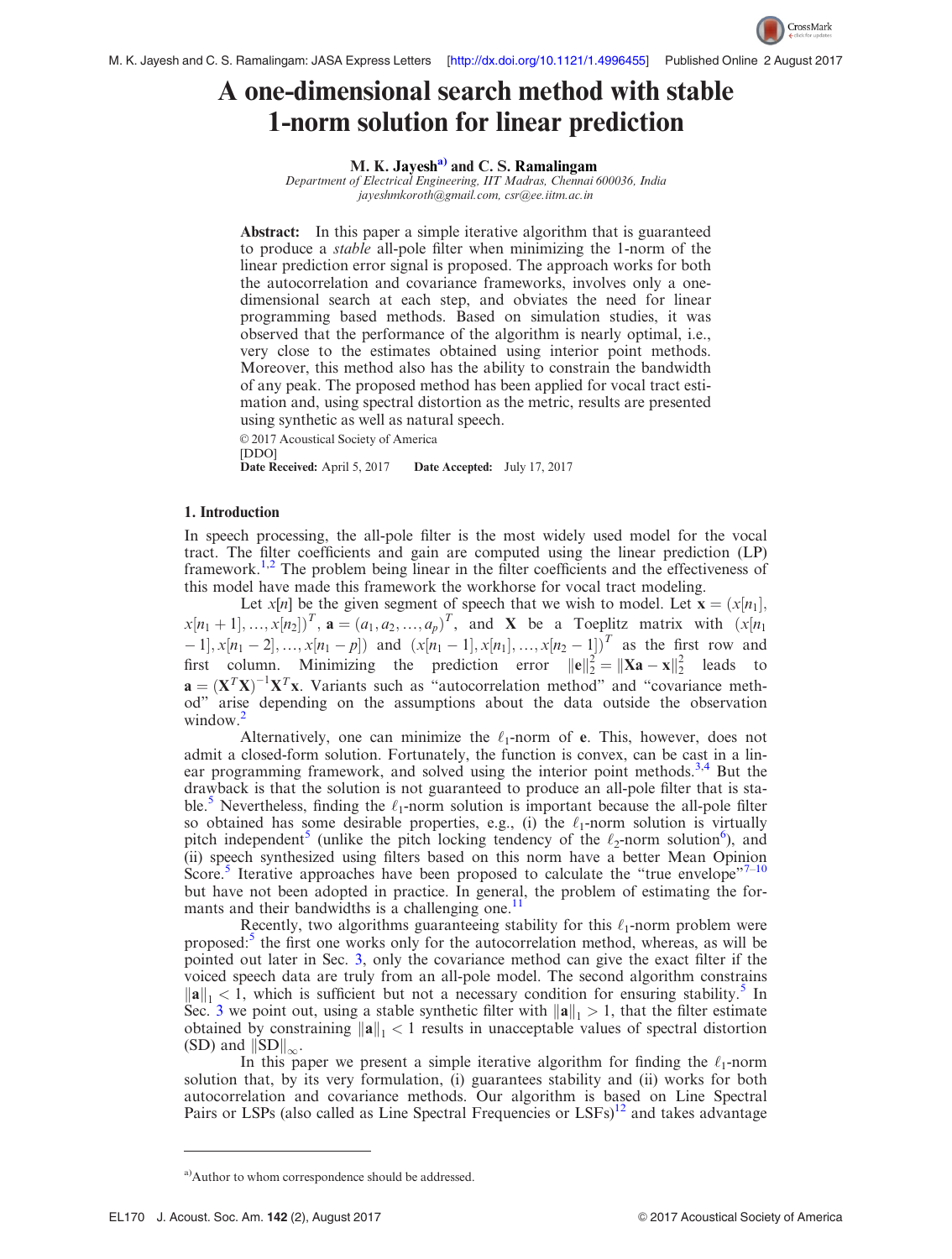# M. K. Jayesh and C. S. Ramalingam: JASA Express Letters [<http://dx.doi.org/10.1121/1.4996455>] Published Online 2 August 2017

of their well-known properties.<sup>[13,14](#page-7-0)</sup> LSPs are widely used in speech coding.<sup>[15,16](#page-7-0)</sup> In the context of vocal tract modeling, their localization property has found use in formant modification.<sup>[17](#page-7-0)</sup> Bäckström and Alku<sup>[18](#page-7-0)</sup> used LSPs for all-pole modeling and proposed a method that enhances the level difference between a formant peak and the following spectral valley. This improved the quality of the decoded speech, although it results in an increase in the average residual energy when compared with conventional LPC analysis.

Our comparison metrics are the log SD and its peak. SD (in dB) between two sampled power spectra  $S_1[k]$  and  $S_2[k]$  is defined as<sup>[19](#page-7-0)</sup>

$$
\left(\frac{1}{K}\sum_{k=0}^{K-1}\left[10\,\log_{10}(S_1[k])-10\,\log_{10}(S_2[k])\right]^2\right)^{1/2}
$$

:

 $\|\text{SD}\|_{\infty}$  is the peak absolute difference between the dB log magnitude power spectra.

In our experiments we have used voiced speech frames taken from 1 h of the TIMIT database,<sup>[20](#page-7-0)</sup> after downsampling it to 8 kHz. Based on SD and  $||SD||_{\infty}$  we report in Sec. [3](#page-3-0) the results of our method and those obtained by using the interior point method of the Convex Optimization  $Toolbox<sup>21</sup>$  $Toolbox<sup>21</sup>$  $Toolbox<sup>21</sup>$  (denoted by CVX estimate henceforth). Our approach also has the ability to constrain the peakiness of a formant in those cases where the physics of the problem prohibits too sharp a peak (despite its optimality).

## 2. The proposed algorithm

A given segment of length N is to be modeled as the output of a pth order all-pole filter. The inverse filter's residual signal  $e[n]$  is of length  $N+p$ . We seek that  $A(z)$  $= 1 + a_1 z^{-1} + \cdots + a_p z^{-p}$  that minimizes  $||e||_1 = \sum_n |e[n]|$ . Including or excluding the transients at the two ends leads to the  $\ell_1$ -norm counterparts of the autocorrelation and covariance methods. Since no closed-form solution exists for this problem, we propose an iterative algorithm that involves only a one-dimensional (1D) search at each step.

We always start off with a *stable initial guess* for  $1/A(z)$ . From this  $A(z)$  we form the corresponding LSF polynomials  $P(z)$  and  $Q(z)$ .<sup>[13](#page-7-0),[14](#page-7-0)</sup> We then take advantage of their well-known properties, viz., (a) the roots of  $P(z)$  and  $Q(z)$  lie on the unit circle and are interlaced (forming a pair), (b) close LSF pairs correspond to narrow peaks, (c) adjusting an LSF pair alters the filter's frequency response only locally, i.e., only the corresponding peak's center frequency and bandwidth are changed, leaving others far less affected,<sup>[22](#page-7-0)</sup> and (d) even after adjustment, as long as (a) is satisfied, the corresponding  $1/A(z)$  continues to be stable. One can also adjust the roots of  $P(z)$  and  $Q(z)$ individually.

Our proposed algorithm to find the  $\ell_1$ -norm optimal filter consists of *adjusting* the LSF roots. A root is adjusted only if moving it results in lowering the residual's  $\ell_1$ norm. Any adjustment in the LSF domain is done by *always maintaining the interleav*ing property of the roots of  $P(z)$  and  $Q(z)$ . This will ensure that the final all-pole filter will always be stable. Moreover, the roots at  $z = \pm 1$  are left untouched because they are the constrained ones, also widely known as trivial roots.<sup>[13](#page-7-0)</sup> By its very formulation, the search is 1D.

Adjusting individual LSF roots: A particular LSF root is moved by  $\delta$  either clockwise or anticlockwise. This is repeated until any further movement causes the norm to only increase. We do the same for the next LSF root, and so on. The entire process is repeated afresh until there is no more reduction in the norm.

Adjusting LSF pairs: A particular LSF root is moved by  $\delta$  either clockwise or anticlockwise. This is repeated until any further movement causes the norm to only increase. We do the same for the next LSF root, and so on. The entire process is repeated afresh until there is no more reduction in the norm.

The initial filter has LSF roots that are equi-spaced around the unit circle, which by its very formulation ensures stability. Our simulation results show that this is slightly superior to initializing using either the standard LP autocorrelation or covariance methods (an unstable covariance method solution is stabilized by reflecting the outside-unit-circle roots). In this paper, LP1 and LP2 refer to LP based on the  $\ell_1$  and  $\ell_2$  norms, respectively.

The step-size  $\delta$  is a crucial part of the procedure. If it is too large, changing an LSF root or pair by  $\delta$  will not reduce the norm; if it is too small, a needlessly large number of iterations will be needed. Moreover, for a given step size, it is easy to see that we will reach a point where any change will only cause an increase in the residual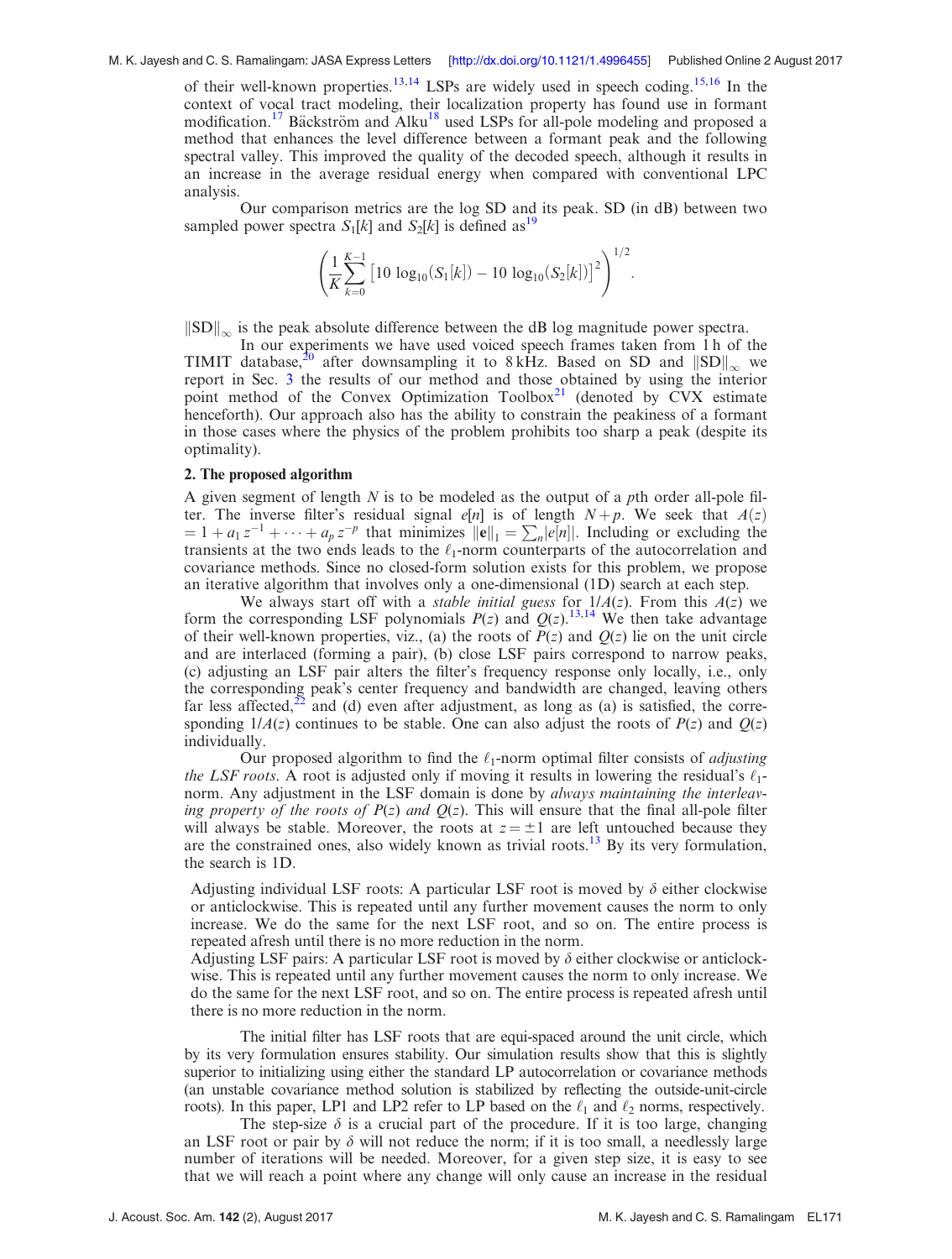<span id="page-3-0"></span>norm. At this point, the step size is halved as many times as needed to help us jump down from the plateau. The whole procedure is repeated until the next saturation point. Such a procedure will end when the change in the error norm falls below the desired threshold.

The starting step size is randomly chosen, i.e.,  $\delta \in [0, \pi]$ . The halving procedure will ensure that large, unhelpful step sizes will quickly give way to ones that start contributing to lowering the residual norm. In fact, more than one starting step size can be chosen: if  $L$  different starting step sizes are chosen, leading to  $L$  different estimates, the one that results in the lowest norm can be taken as the optimal filter.

In the algorithm given below,  $p$  denotes the assumed  $LP$  model order,  $L$ denotes the number of random starting step sizes, and tol is the threshold for the change in the residual error norm (after LSF root adjustment). The error norm is defined as  $||\mathbf{e}||_1 = ||\mathbf{Xa} - \mathbf{x}||_1$ . The computational steps involved for a given analysis frame at every iteration are: (i) conversion of the LSF roots to  $A(z)$ , (ii) filtering the frame using  $A(z)$ , and (iii) computing  $\|\mathbf{e}\|_1$  (range of summation depends on whether it is autocorrelation or covariance method).

| Algorithm | Stable LP1 Solution. |  |
|-----------|----------------------|--|
|-----------|----------------------|--|

| <b>Initialization:</b> p, L, tol, equi-spaced LSF roots $\rightsquigarrow$ A(z)                       |                                                     |
|-------------------------------------------------------------------------------------------------------|-----------------------------------------------------|
| for $i = 1 \rightarrow L$ do                                                                          |                                                     |
| Choose $\delta \in [0, \pi]$ randomly                                                                 |                                                     |
| while reduction in norm $>$ tol do                                                                    |                                                     |
| for each single root and root pair do                                                                 | $\triangleright$ Roots at $z = \pm 1$ are untouched |
| Adjust single root by $\delta$                                                                        | $\triangleright$ Clockwise, anticlockwise           |
| Adjust root pair's central angle by $\delta$                                                          | $\triangleright$ Clockwise, anticlockwise           |
| Adjust root pair's angular difference by $\delta$                                                     | $\triangleright$ Clockwise, anticlockwise           |
| Error norm reduced? Retain Adjustment: Discard $\triangleright$ <i>Maintain interleaving property</i> |                                                     |
| while in plateau region do                                                                            | $\triangleright$ See Fig. 2(a)                      |
| $\delta \leftarrow \delta/2$                                                                          |                                                     |
| Choose $A(z)$ with least error norm.                                                                  |                                                     |

There is no guarantee that the above procedure will converge to the global minimum because only a 1D search is carried out at each step. However, simulation results on natural speech segments given in Sec. 3 lead us to conjecture that the suboptimal solution involving only 1D searches is nearly optimal.

If the estimated all-pole filter has roots very close to the unit circle, it is well-known that the corresponding LSF roots lie close to each other.<sup>[14](#page-7-0)</sup> However, since the actual vocal tract cannot have formants that are too narrow,<sup>[23](#page-7-0)</sup>  $\ell_1$ -norm estimates with poles very close to the unit circle are in dissonance with the physics of the problem despite being optimal in the given sense. To avoid this we merely place the constraint that the LSF roots cannot get closer to each other beyond a certain limit, thereby preventing estimates with sharp peaks. Simulation results indicate that placing such a constraint can lead to better estimates.

Using LSFs for  $\ell_1$ -norm minimization has been considered for vocal tract estimation by  $D'_{1}az^{24}$  $D'_{1}az^{24}$  $D'_{1}az^{24}$  but in a different manner: (i) the LSFs and a are related by a firstorder Taylor series approximation and the resulting minimization is *solved using inte*rior point methods, and (ii) constraints on the closeness of the LSF pairs are passed on as an input to this routine. Moreover, for a given frame, this algorithm requires multiple calls to an interior point method for achieving convergence.

In the weighted sum of LSP polynomials method $^{18}$  the authors consider a sum of the form  $\lambda P(z) + (1 - \lambda) Q(z)$  with  $\lambda \in (0, 1)$  and minimize over the single parameter  $\lambda$ . They too employ the  $\ell_1$ -norm. However, the minimization of the absolute error is between the (normalized) autocorrelations of the given signal and that implied by the estimated filter, whereas in our case the residual error's  $\ell_1$ -norm is minimized.

#### 3. Results and discussion

Consider an eighth order all-pole filter with poles at  $0.9902 e^{\pm j0.1\pi}$ ,  $0.9910 e^{\pm j0.18\pi}$ , 0.9783 $e^{\pm j0.34\pi}$ , and 0.9782 $e^{\pm j0.5\pi}$ , which is a stable filter with  $\|\mathbf{a}\|_1 = 79.15$  (illustrating that  $\|\mathbf{a}\|_1 < 1$  is sufficient but not necessary). To simulate the high pitch case we excited it with an impulse train having  $f_0$  of 370.37 Hz (period = 27 samples with  $F_s = 10 \text{ kHz}$ ). The parameters were chosen to ensure that the formants are located in between the pitch harmonics. For analysis, we considered a 25 ms window. In this and all other experiments the input frame was normalized to have unit energy, i.e.,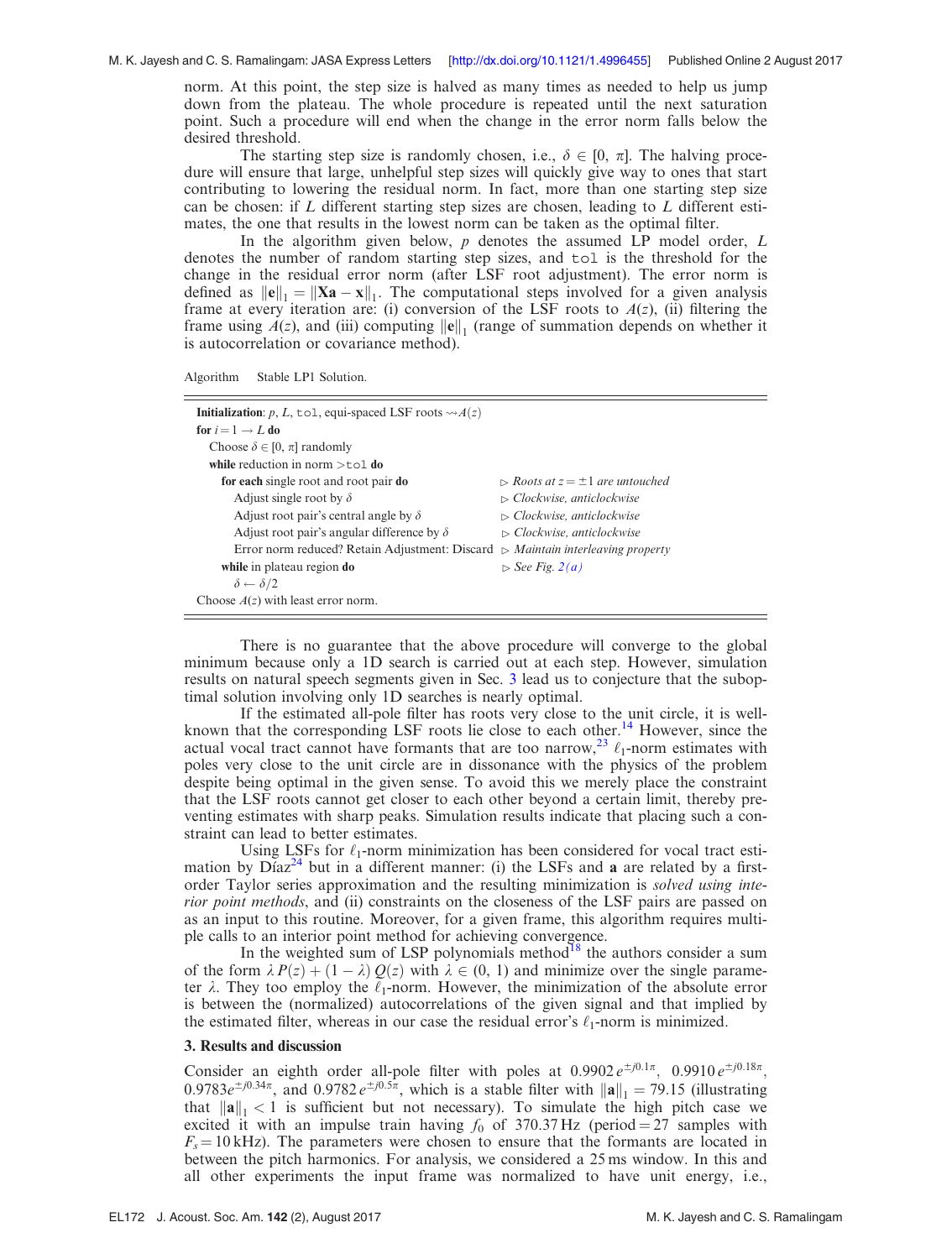<span id="page-4-0"></span>

Fig. 1. (Color online) (a) Log magnitude frequency response of true filter and estimates using CVX and the proposed method (autocorrelation and covariance) for an impulse train excitation. The LP2 covariance estimate tends to lock on to the pitch harmonics. (b) For a single frame of natural voiced speech, the estimates for 1000 random starting step sizes using the proposed method lie in the shaded region. The CVX estimate's magnitude response is shown for comparison.

 $\|\cdot\|_2 = 1$ ; the filter gain was also set to unity and this true gain used in subsequent processing. In this work we do not consider the problem of estimating the gain.

The log magnitude frequency response of the true filter, the covariance  $\ell_1$ norm solutions obtained using the CVX toolbox and our method are shown in Fig. 1(a) for an assumed model order of  $p = 12$ . Both CVX and our method give the *exact* solution. However, the CVX autocorrelation framework with Hamming window does not, resulting in  $SD = 0.17$  and  $||SD||_{\infty} = 11.29$  with respect to the true filter (rectangular windowed data results are poorer). The proposed method's autocorrelation estimate is close to its CVX counterpart, with the distortion between them being  $SD = 1.7 \times 10^{-4}$  and  $||SD||_{\infty} = 0.25$ . Also shown is the estimate obtained using LP2 covariance, which is poor and along expected lines. For this example, constraining  $\|\mathbf{a}\|_{1}$  < 1 resulted in an estimate with SD = 23.4 and  $\|\text{SD}\|_{\infty}$  = 45.0, which is clearly unacceptable.

In our simulations, for the synthetic unvoiced case, we found that covariance is better than autocorrelation, with not much difference between the  $\ell_1$ - and  $\ell_2$ -norm solutions.<sup>[25](#page-7-0)</sup> Considering both voiced and unvoiced cases, the covariance  $\ell_1$ -norm framework is the best overall, and the remaining experiments are based on it.

For an impulse train excitation, the estimate is independent of the starting step size. However, in the case of synthetic unvoiced sounds and natural speech examples, it influences the final estimate, albeit only slightly. Figure 1(b) shows the estimates obtained using CVX and the proposed method when analyzing a single frame of natural voiced speech. For our method, 1000 random initial step sizes were chosen in the range  $[0, \pi]$ . As can be seen from the figure, the variation in the final estimate is small. The CVX residual error was 3.5866, whereas its range in our method is 3.5866–3.5905. The average values of SD and  $||SD||_{\infty}$  are 0.1375 and 0.5893, respectively. This example illustrates the fact that the suboptimal solution is nearly optimal, a point that we will return to later.

Some insight into convergence in these cases can be obtained from Fig.  $2(a)$ . Here, for a different voiced segment of natural speech, the residual signal's  $\ell_1$ -norm has been plotted as a function of iteration number. The curves correspond to updating single roots, root pairs, and both. Also shown is the error norm for the CVX solution. The presence of local minima is illustrated with a different natural voiced speech example. For this frame, Fig. 2(b) shows the LSF roots at convergence, along with those obtained using CVX. The circled pair corresponds to the roots with the largest difference between our method and CVX. The error norm in our method was 3.9111, whereas for CVX it was 3.9108. If the roots that are farthest away from the CVX solution are made to coincide with the latter, the error norm *increases* to 3.9180, which



Fig. 2. (Color online) (a) Reduction in residual norm for a single frame of natural voiced speech as a function of iteration number. The step size is halved as many times as needed to help us jump down from a plateau. (b) LSF roots of the estimate from the proposed method and that from CVX. The pair with the largest difference is circled. Making them coincide *increases* the error norm, pointing to the presence of a local minimum.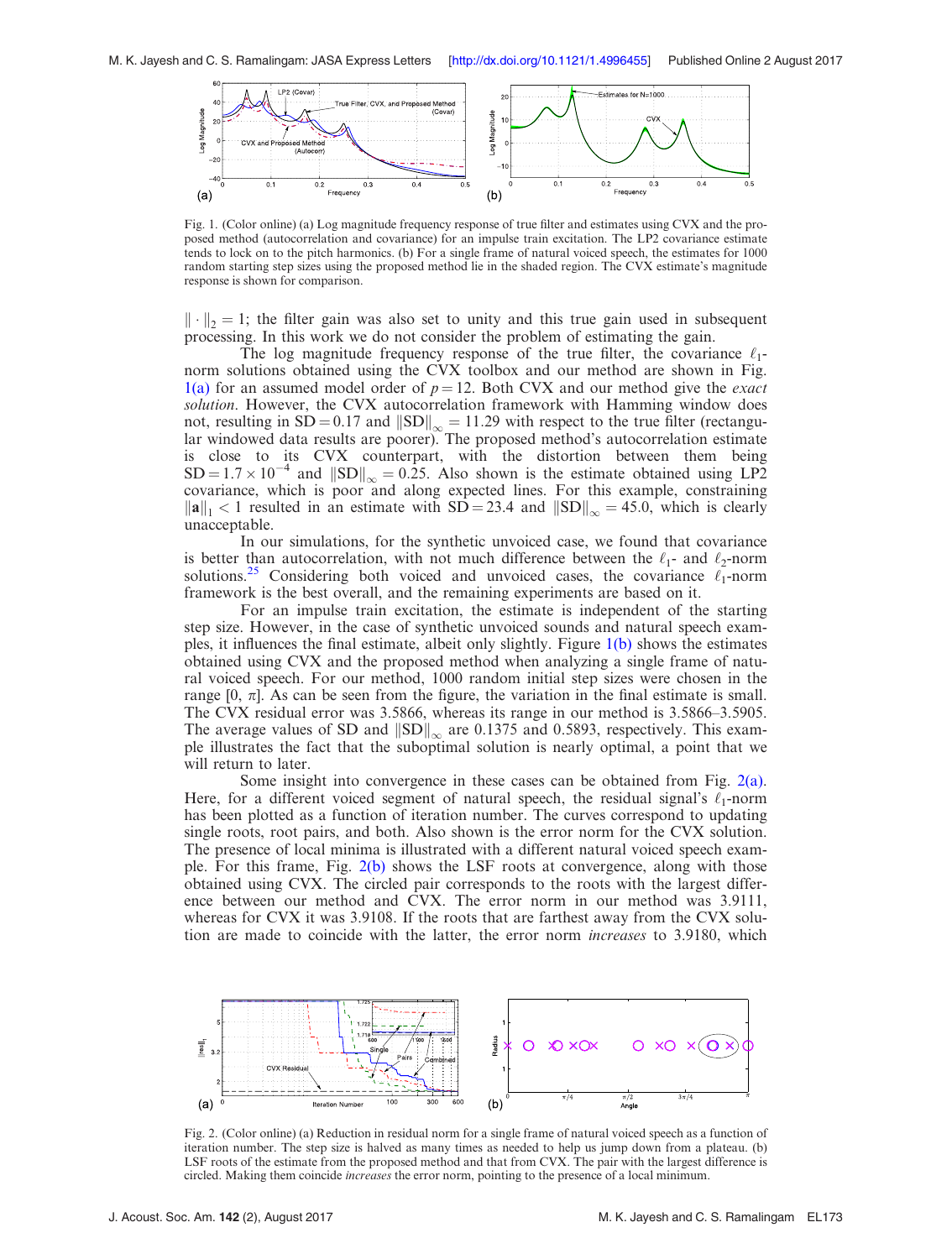Table 1. Average values of SD,  $||SD||_{\infty}$ , number of steps (tol =  $10^{-7}$ ), and residual error difference for 144000 frames of natural voiced speech.

| Update strategy          | SD             | $\left\  SD \right\ _{\infty}$ | Avg. steps                                   | Avg. Err. diff.                                                         |  |
|--------------------------|----------------|--------------------------------|----------------------------------------------|-------------------------------------------------------------------------|--|
| Single root<br>Root pair | 0.126<br>0.189 | 0.400<br>0.569                 | $7.55 \times 10^{3}$<br>$7.75 \times 10^{3}$ | $7.17 \times 10^{-4}$<br>$1.90 \times 10^{-3}$<br>$5.39 \times 10^{-4}$ |  |
| Combined                 | 0.112          | 0.354                          | $9.06 \times 10^{3}$                         |                                                                         |  |

shows that a multidimensional search is needed to reach the minimum obtained by CVX.

We now present results for 144 000 frames of natural voiced speech taken from TIMIT (8 kHz downsampled version). The analysis frame size was 25 ms and a tenth order all-pole model was fitted using both the CVX Toolbox and the proposed method. The natural speech segments were pre-emphasized by filtering them using 1  $z^{-1}$ . The frames were chosen such that no unstable filter was obtained when using CVX. For our method, the convergence tolerance was  $\text{tol} = 10^{-7}$ . For each frame,  $L = 10$  random step sizes were chosen. In Table 1 we give the values of SD and  $\|\text{SD}\|_{\infty}$  between our method and CVX (averaged over 144 000 frames). Also shown are the average differences in the time-domain norm. The convergence depends on the update strategy, with the best solution obtained by combining single-root and pairupdating strategies. The corresponding histograms of SD and  $||SD||_{\infty}$  are given in Fig. 3 for all three update strategies. For all the natural speech frames that were considered we observed that both CVX and our method gave stable filter estimates with  $\|\mathbf{a}\|_{1} > 1$ . Using CVX, constraining  $\|\mathbf{a}\|_1 < 1$  (as proposed by Giacobello et al.<sup>[5](#page-6-0)</sup>), resulted in much larger average values of SD (=4.28) and  $||SD||_{\infty}$  (=10.0), where the reference spectrum corresponds to the CVX filter with no constraint.

Additional results not reported here due to lack of space but detailed else-where<sup>[25](#page-7-0)</sup> are: (i) initialization using estimates from the LP2 autocorrelation and covariance methods gave a slightly higher SD compared to initializing with a filter whose LSF roots distribution is equi-spaced; (ii) SD increases with model order; hence, at higher sampling frequencies, the distortion will be more because of the higher model order needed; (iii) as  $p$  was increased, the computational time also increases roughly linearly, whereas for CVX it increases much more slowly; (iv) as  $L$  was increased, both SD and  $\|\text{SD}\|_{\infty}$  decreased, as one would expect (for this database  $L = 10$  was found to be a good compromise between getting closer to the CVX estimate versus computational burden).

Finally, a set of experiments using synthetic unvoiced speech frames illustrates the benefits of constrained minimization. The synthetic all-pole filter given earlier was excited with Gaussian noise and 10 000 frames of length 25 ms were used for analysis with sampling frequency 10 kHz,  $L = 10$ ,  $p = 12$ , and equi-spaced LSF roots initialization. For the true filter's LSF roots, the smallest angular separation was 0.032. We employed the constraint that no two roots can get closer than 0.02. (For natural speech, the narrowest formant bandwidth is  $30 \text{ Hz}^{23}$  $30 \text{ Hz}^{23}$  $30 \text{ Hz}^{23}$  which can be used for determining the corresponding constraint.)

Table [2](#page-6-0) gives the results for SD and  $||SD||_{\infty}$ . With the constraint in place, the proposed method performs better than CVX for both the stable and unstable cases. It was observed that CVX gave unstable estimates in 12.4% of the frames that were analyzed, whereas for the LP2 covariance method this number was 1.9%. For both stable and unstable estimates, SD is lower for the covariance estimate compared to the



Fig. 3. (Color online) Natural speech results: (a) Histograms of SD with ten different random starting step sizes and choosing the best solution. (b) Corresponding histograms for  $||SD||_{\infty}$ . Combined adjustment gives the best results.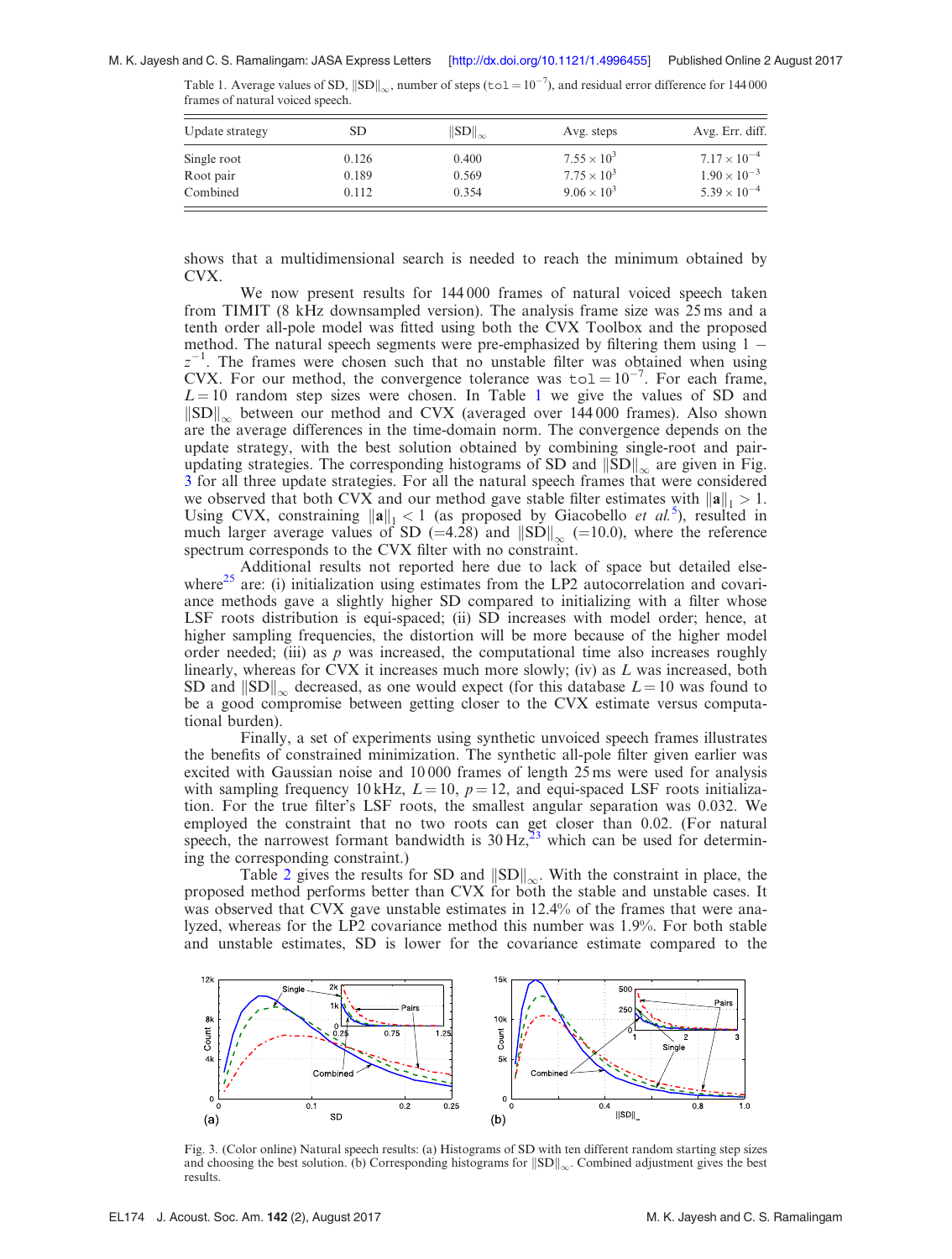|                   | Stable     |           |            | Unstable (CVX, LP2 Cov) |            |           |            |
|-------------------|------------|-----------|------------|-------------------------|------------|-----------|------------|
|                   | <b>CVX</b> | $LP2$ Cov | <b>New</b> | <b>CVX</b>              | <b>New</b> | $LP2$ Cov | <b>New</b> |
| <b>SD</b>         | 1.72       | 1.39      | 1.65       | 1.85                    | l.64       | 1.51      | 1.59       |
| $  SD  _{\infty}$ | 11.13      | 8.90      | 8.64       | 17.93                   | 10.18      | 19.46     | 10.26      |

<span id="page-6-0"></span>Table 2. Values of average SD and  $||SD||_{\infty}$  (between the estimated and true filters) for a synthetic unvoiced example using formant bandwidth constraint, averaged over 10 000 trials.

proposed one, whereas based on the  $\|\text{SD}\|_{\infty}$  measure, the proposed method is superior. These results are similar to those reported<sup>[24](#page-7-0)</sup> using CVX, where the constraints are passed on as a condition to the optimization toolbox.

For  $p > 6$  it was observed that CVX was faster than the proposed method. For example, the average computation time for a single frame of natural speech for  $p = 10$  and  $L = 1$  was 0.42 s compared to CVX's 0.23 s [running on Intel's Xeon CPU X3470 2.93 GHz, averaged over 1000 frames; MATLAB version 7.14.0.739 (R2012a)]. For large model orders, the proposed method is limited by the numerical problems that arise in converting LSFs to  $A(z)$ . Since our focus is on vocal tract analysis, the order  $p$  will be dictated by the number of formants to be modeled (typically not more than five<sup>[23](#page-7-0)</sup>). For natural speech segments, despite the presence of local minima (and hence the inability to match the CVX solution exactly) the average SD is small, which will not give rise to any perceptual difference<sup>[26](#page-7-0)</sup> in the reconstructed speech.

#### 4. Conclusion

In this paper, we have presented a method that does not use linear programming to solve the  $\ell_1$ -norm LP equations. It involves a 1D search algorithm that guarantees a stable solution, and is based on adjusting the LSF roots. The method works for both autocorrelation and covariance frameworks, with the latter producing the exact solution if the voiced speech segment were truly from an all-pole model. When applied to vocal tract estimation, simulation results using synthetic and natural speech indicate that this method produces estimates that are very close to the ones given by using interior point methods. We presented different update strategies for adjusting the LSF roots. Our method can incorporate naturally the ability to control the peakiness of any formant; when analyzing synthetic unvoiced examples we found that placing constraints on the bandwidth leads to better estimates compared with the unconstrained problem. Because the method requires only a 1D search at each step, it can easily be implemented on a DSP processor.

### References and links

<sup>1</sup>B. S. Atal and S. L. Hanauer, "Speech analysis and synthesis by linear prediction of the speech wave," [J. Acoust. Soc. Am.](http://dx.doi.org/10.1121/1.1912679) <sup>50</sup>(2), 637–655 (1971). <sup>2</sup>

<sup>2</sup>D. O'Shaughnessy, Speech Communications: Human and Machine, 2nd ed. (IEEE Press, Piscataway, NJ, 2000).

- <sup>3</sup>S. J. Wright, *Primal-Dual Interior-Point Methods* (SIAM, Philadelphia, PA, 1997).<br><sup>4</sup>S. Boyd and L. Vandenberghe, *Convex Ontimization* (Cambridge University Pre-
- <sup>4</sup>S. Boyd and L. Vandenberghe, Convex Optimization (Cambridge University Press, Cambridge, United Kingdom, 2004).
- 5 D. Giacobello, M. G. Christensen, T. L. Jensen, M. N. Murthi, S. H. Jensen, and M. Moonen, "Stable 1 norm error minimization based linear predictors for speech modeling," [IEEE/ACM Trans. Audio,](http://dx.doi.org/10.1109/TASLP.2014.2311324) [Speech, Lang. Process.](http://dx.doi.org/10.1109/TASLP.2014.2311324) 22(5), 912–922 (2014).

 ${}^{6}$ J. Makhoul, "Linear prediction: A tutorial review," [Proc. IEEE](http://dx.doi.org/10.1109/PROC.1975.9792) 63(4), 561-580 (1975).

- S. Imai and Y. Abe, "Spectral envelope extraction by improved cepstral method," IEICE Trans. A J62-A(4), 217–223 (1979) (in Japanese). <sup>8</sup> F. Villavicencio, A. Robel, and X. Rodet, "Improving LPC spectral envelope extraction of voiced speech
- by true-envelope estimation," in IEEE International Conference on Acoustics Speech and Signal Processing Proceedings (2006), Vol. 1, pp. I-869–I-872. <sup>9</sup>
- <sup>9</sup>H. Kameoka, N. Ono, and S. Sagayama, "Speech spectrum modeling for joint estimation of spectral envelope and fundamental frequency," [IEEE Trans. Audio, Speech, Lang. Process.](http://dx.doi.org/10.1109/TASL.2009.2036287) 18(6), 1507–1516 (2010).
- <sup>10</sup>L. Shi, J. R. Jensen, and M. G. Christensen, "Least 1-norm pole-zero modeling with sparse deconvolution for speech analysis," in Proceedings of the IEEE International Conference on Acoustics, Speech and Signal Processing, New Orleans, LA (2017).
- <sup>11</sup>D. D. Mehta and P. J. Wolfe, "Statistical properties of linear prediction analysis underlying the challenge of formant bandwidth estimation," [J. Acoust. Soc. Am.](http://dx.doi.org/10.1121/1.4906840) 137(2), 944–950 (2015). <sup>12</sup>F. Itakura, "Line spectrum representation of linear predictor coefficients of speech signals," [J. Acoust.](http://dx.doi.org/10.1121/1.1995189)
- [Soc. Am.](http://dx.doi.org/10.1121/1.1995189) 57, S35 (1975).